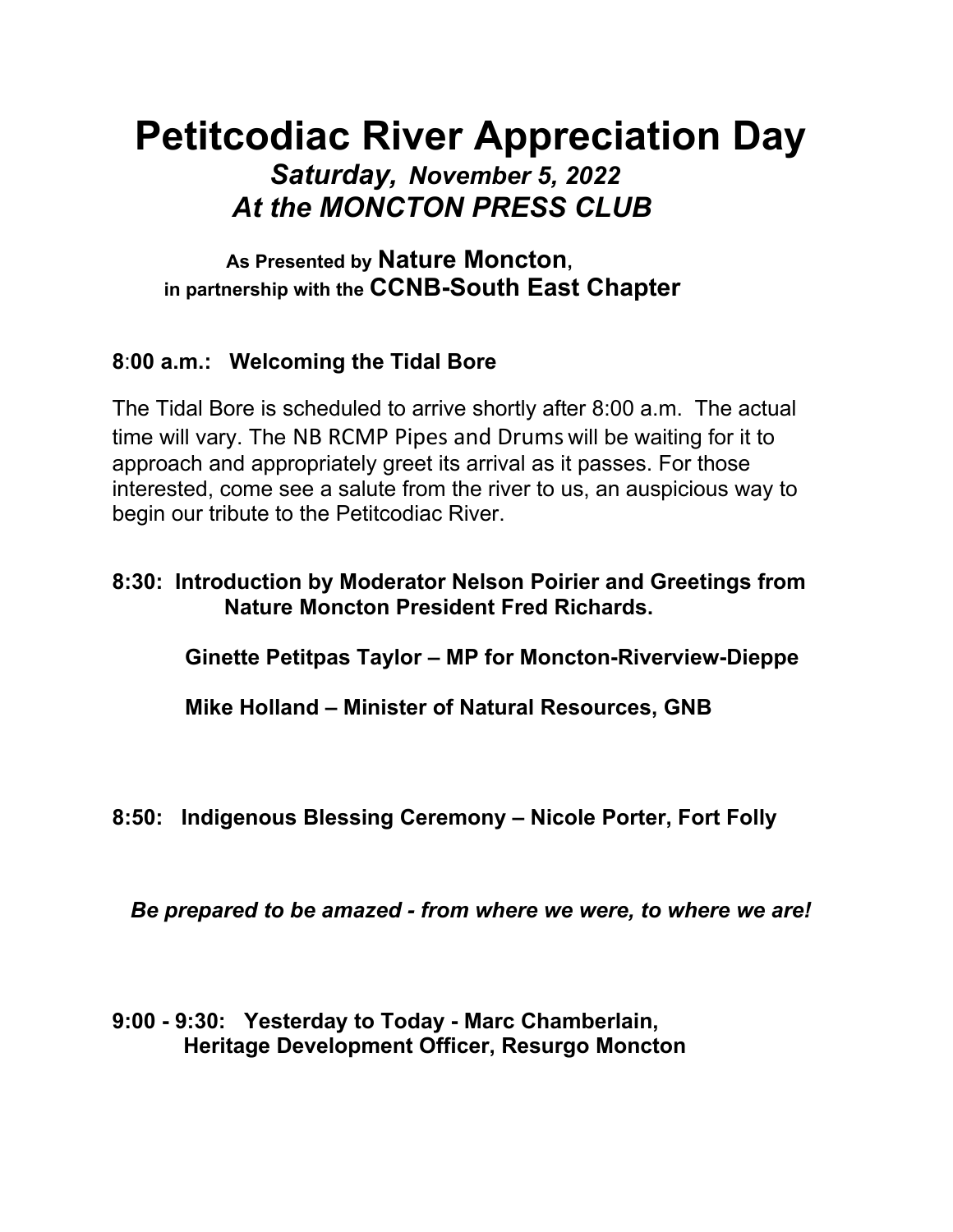A "bend' in the Petitcodiac River where the tides allowed ships to come in and out, and which brought people to an area which over time became a place called Moncton.

Marc Chamberlain, Heritage Development Officer at Resurgo Moncton, will give a presentation accentuated by various monuments scattered downstream along the river. The novelty here is that the presentation will move backwards in time though forward in space as he moves from one monument to the next in the order they are presented along the river, beginning with the Moncton 100 Monument in Bore Park, and ending with the very first peoples to have settled along the banks of the Petitcodiac.

#### **9:30 – 10:00: River over Troubled Waters, Something is Going Wrong -- Gary Griffin, Citizen Scientist**

Gary Griffin was one of the first to sound the alarm, beginning in 1968 immediately after the causeway construction. DFO (Department of Fisheries and Oceans) researcher Dr. Paul Elson had researched the river closely for 20+ years until 1966, so the preconstruction status of the river was well known. In 1968, Gary monitored the fishway designed to let fish pass upstream, and immediately found dead salmon in the mud pools below the new structure due to currents that prevented them from finding the fishway. Gary will review the state of the famed Atlantic Salmon and other species before causeway construction, and his findings after construction in 1968.

# **10:00 – 10:15: COFFEE BREAK (coffee, tea, and water are complimentary)**

# **SILENT AUCTION opens (West room)**

#### **10:15 – 10:45: The River Restoration Campaign -- Daniel LeBlanc**

As the founding Petitcodiac Riverkeeper, Daniel LeBlanc directed the epic campaign that triggered the project to restore the mighty Petitcodiac in 2008, putting an end to one of Canada's longest environmental battles.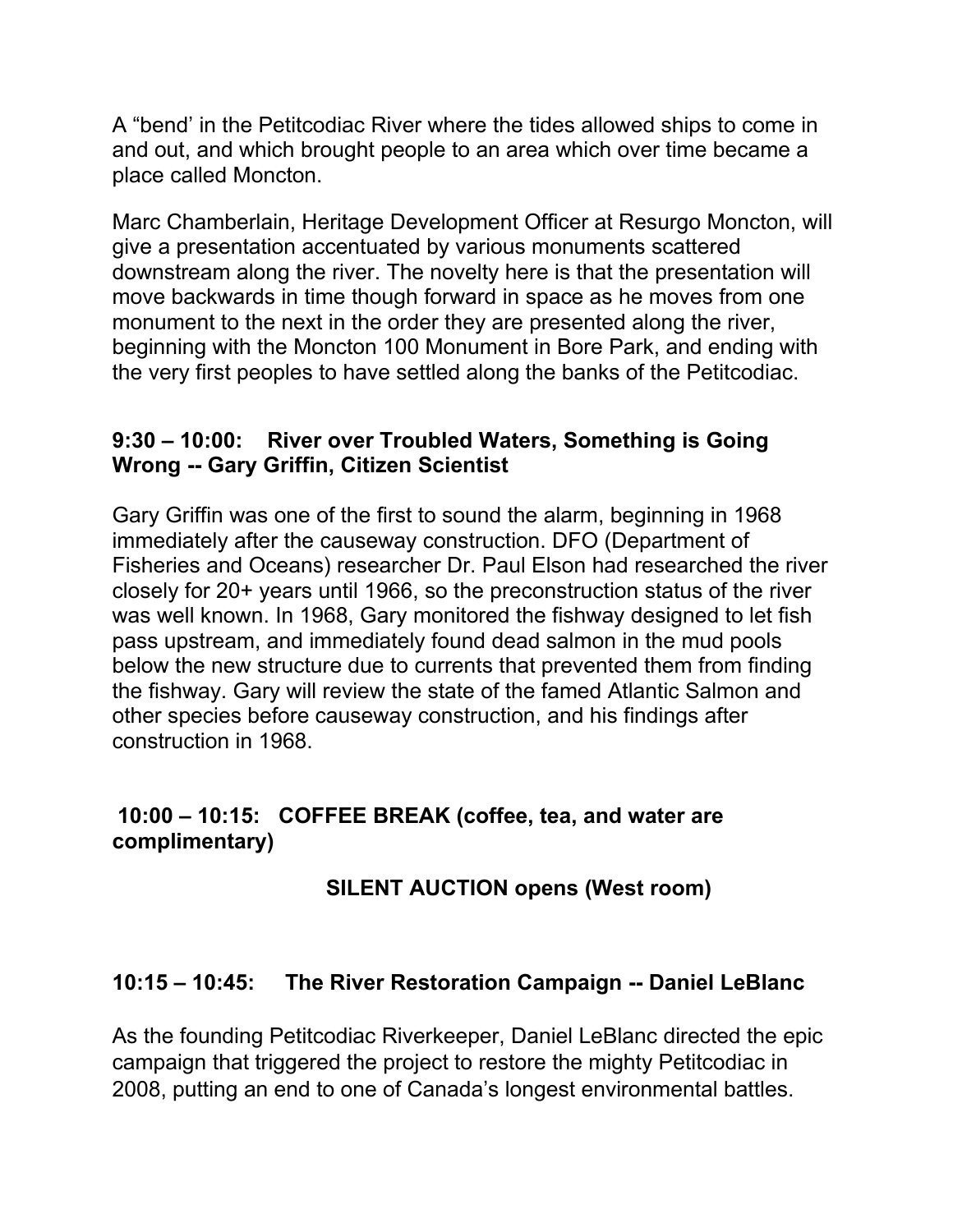His presentation will include highlights of this campaign at the leading edge of environmental law enforcement and environmental communications. The river and the community owe Daniel LeBlanc significant gratitude for his skillful leadership efforts. Daniel has also had a long-lasting passion for resurrecting the tidal bore as a world-class attraction for sport and surfing and will briefly mention that aspect of the restoration.

# **10:45 – 11:15: In Celebration of the Petitcodiac River from a Bay of Fundy Tidal Perspective - Paul Gaudet, Manager of Interpretive Services, Hopewell Rocks Tidal Exploration Site.**

Whereas the Bay of Fundy and the Petitcodiac River are inexorably connected, Paul will speak from the perspective of how tides work and why they are so high in the Bay of Fundy. He will mention some of the nuances and quirks as a result of the Bay having the highest tides in the world and will bring life to his comments with photographs, videos and some audience participation.

# **11:15 – 11:45: Strategic Bridge Engineering - Planning to let the River run Free - Mike Pauley, Senior Engineer, NB Department of Transportation and Infrastructure**

Michael Pauley P.Eng., PMP is a Civil Engineer and is employed with the New Brunswick Department of Transportation and Infrastructure. He is the Assistant Director of Operations/ Project Manager - P3's as well as the New Brunswick Highway Corporation Provincial Advisor. He has over 27 years of Project Management experience in both Buildings and Transportation and specializes in Alternative Service Delivery projects such as this project.

Mike has been directly and intimately involved in the planning and execution of the Petitcodiac Causeway Project which has come to be described as one of the world's largest and complex river restoration projects. Today, Mike will provide an update on the project and discuss some of the exciting work that was completed in 2021, including the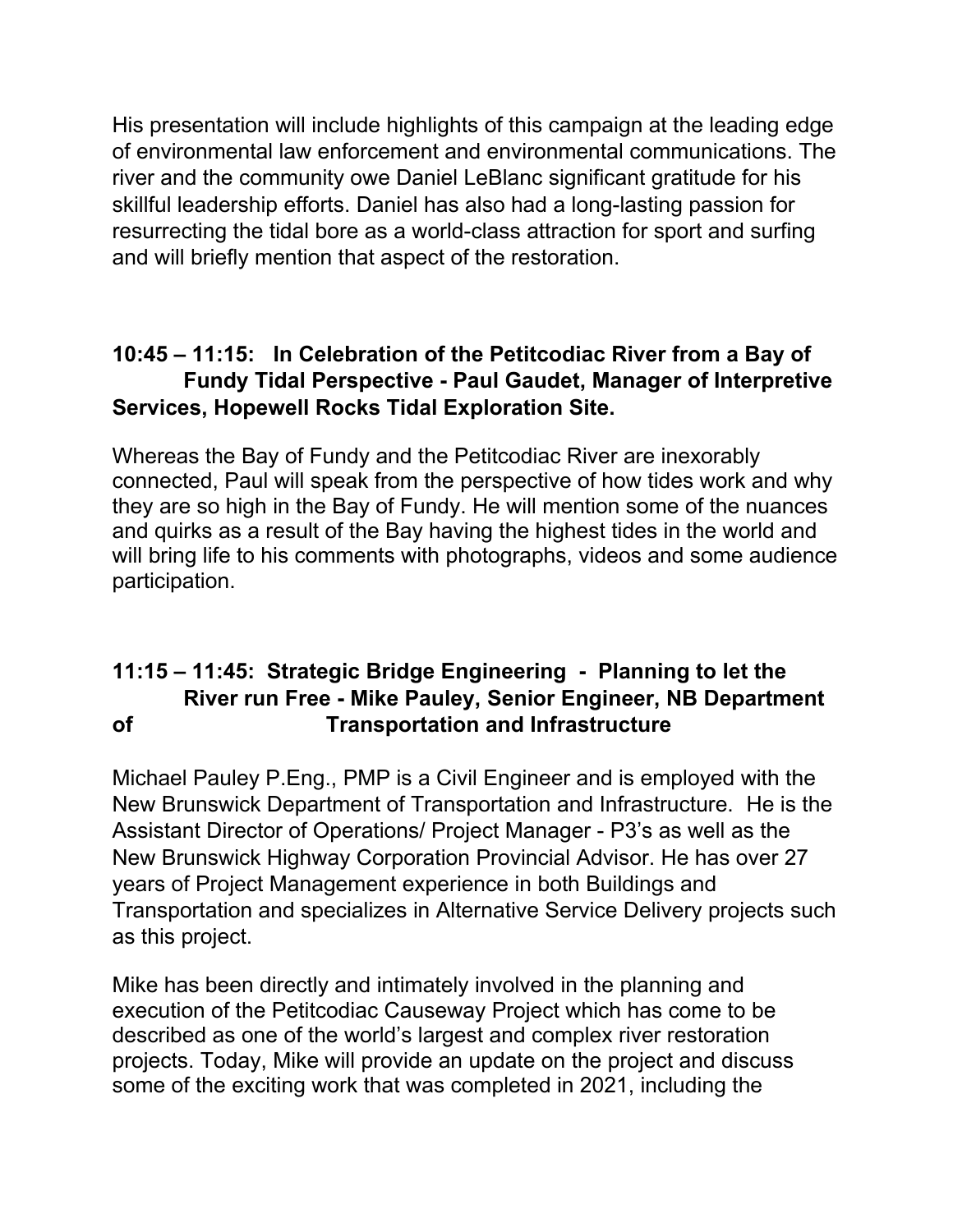redirection of the Petitcodiac River to its new channel under the new bridge, and what we can expect to see in the future.

## **11:45 – 12:30: LUNCH BREAK (coffee, tea, water are complimentary)**

#### **SILENT AUCTION continues (West room)**

# **12:30 – 1:15: Fort Folly Habitat Recovery -- Tim Robinson, Manager FFHR -- Edmund Redfield, Field Technician, FFHR**

One of the main factors driving the decision to open the causeway gates and eventually replace part of the structure with a bridge was the desire to restore free passage to the Petitcodiac's native community of co-evolved migratory fish. These included endangered Inner Bay of Fundy Atlantic Salmon, species at risk such as Striped Bass and American Eels, and other fish species less well known that are equally dependent upon the free movement between freshwater and the marine environment to successfully complete their lifecycle. Once this barrier was opened in 2010, habitat within the Petitcodiac watershed was eligible to become part of an expansion of wider management and recovery efforts for these species within the inner Bay of Fundy. Ten years later, Fort Folly Habitat Recovery is providing an overview of what has been done, what the results have been, and what is planned going forward to further promote recovery of the river and the species it is home to.

# **1:15 – 1:45: A Clean River – Kevin Rice, General Manager, TransAqua**

Kevin Rice is responsible for TransAqua (The Greater Moncton Wastewater Commission) and its multi-million dollar transformation from a Primary Chemically Enhanced wastewater treatment process to a Secondary Biological wastewater treatment process, enabling it to reduce the amount of Total Suspended Solids by 50% and Carbonaceous Biological Oxygen Demand by 75% by meeting federal regulations by the end of 2020. The \$90.4 Million Upgrade and Modernization Project is significantly reducing the amount of solids and increasing the oxygen levels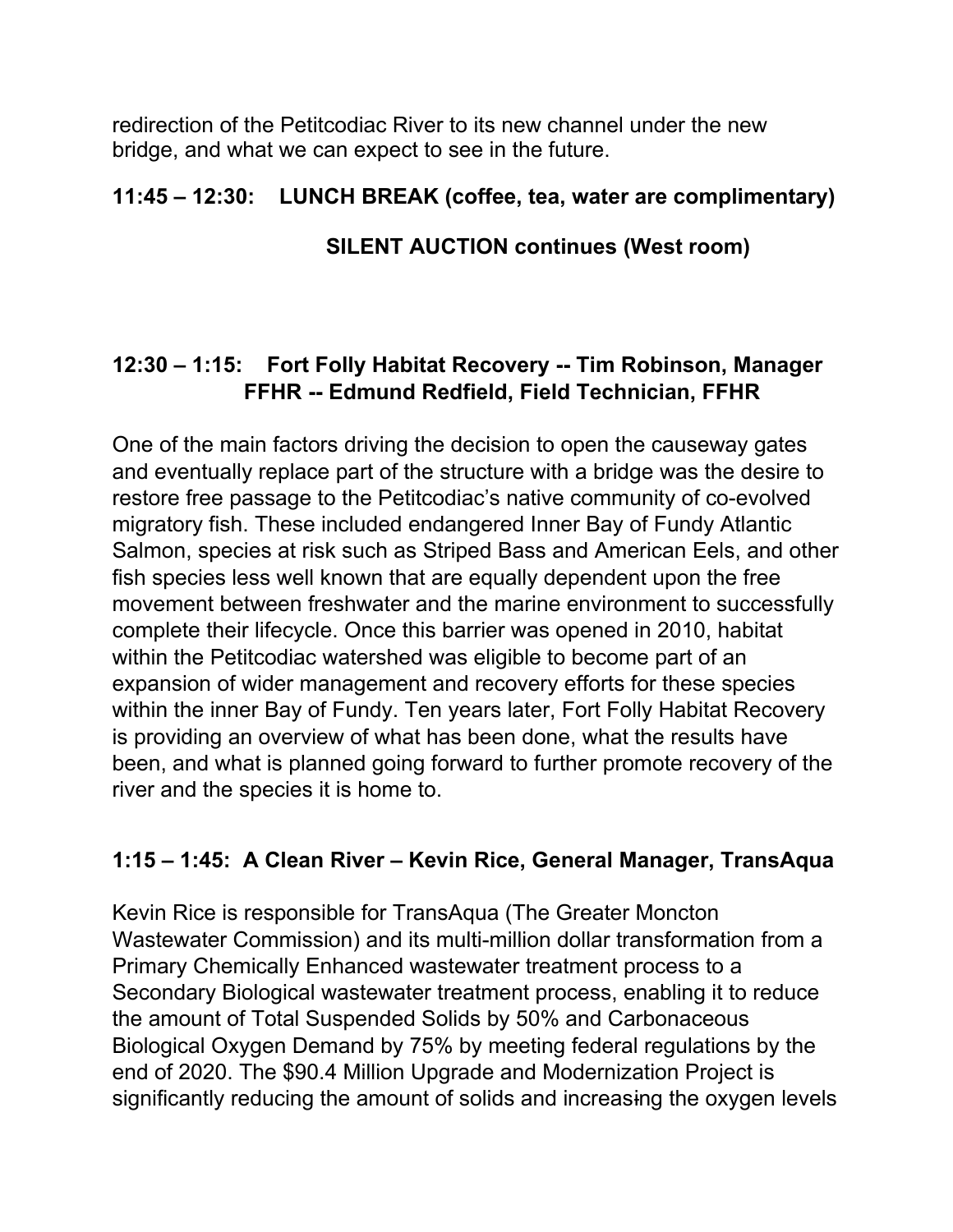in TransAqua's effluent entering the Petitcodiac River, increasing the opportunity for aquatic life to flourish. TransAqua's new Ultraviolet Disinfection process will remove harmful pathogens to where the effluent is expected to meet the Canadian Recreational Water Quality Guidelines.

# **1:45 – 2:00: COFFEE BREAK (coffee, tea, water are complimentary)**

# **SILENT AUCTION continues (West room)**

# **2:00 – 2:30: Trails, Trails, Trails - Marc Leger, Regional Trails Coordinator Plan 360**

Recreation outdoors and connecting with nature are increasingly prescribed as ways to improve individual health and well-being but the question remains… how can we make it easier for people to be active outside? More and more, trails are becoming valued infrastructure that can facilitate these activities and improve the quality of life in our region. Here in Southeast NB, we have endless opportunities to create incredible trails and experiences that will enable people to connect with nature, be healthier, and better understand the rich history of our area. This approach has made the Petitcodiac River and its tributaries an ideal site for the creation of a trail system that will let us all better appreciate what we really have around us.

# **2:30 p.m.: Silent auction closes; successful bids collected**.

#### **2:30 – 3:00: Keeping it healthy – Taking the pulse of the Petitcodiac River – The Petitcodiac Watershed Alliance – Dr. Alyre Chiasson, Professor Emeritus, Université de Moncton.**

From an early focus on water quality in the early 1990s, the Petitcodiac Watershed Alliance currently pursues the broader mandate of watershed health and stewardship. Science based, the group has undertaken actions not only of benefit to aquatic organisms within the river but also to